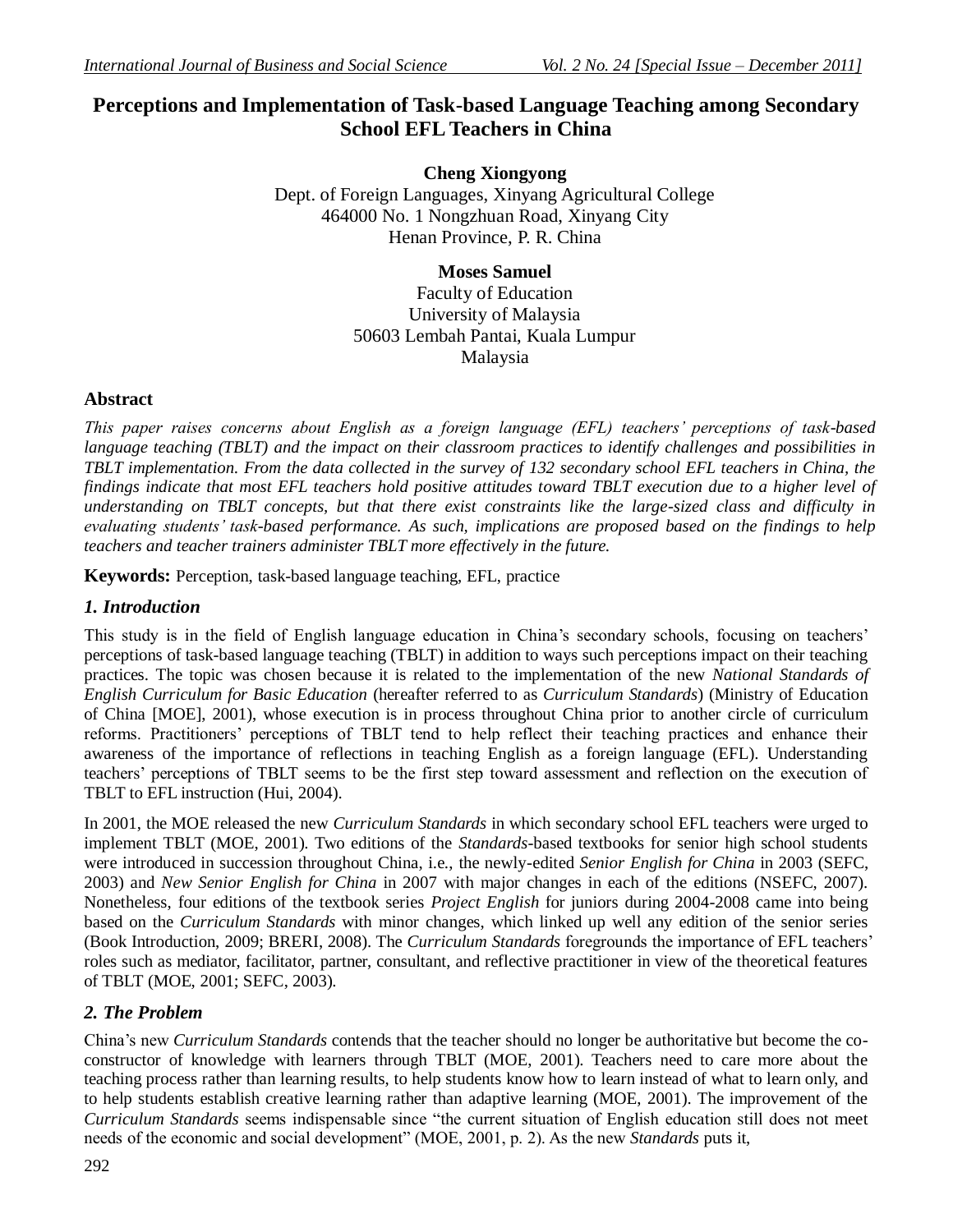The key point of this reform of English curriculum is to move the emphasis on grammar and vocabulary only and pragmatic skills free to the new curriculum which are designed based on students' interests, experiences and cognitive levels, promote students' authentic experience, practice, participation, collaboration and communication in the learning process, employ the **task-based** approach, develop comprehensive language skills, cultivate positive attitudes, proactive thinking and audacious practice, improve cross-culture awareness, and form independent learning competency. (p. 2)

Regretfully, TBLT has not yet been sufficiently researched or proven empirically as regards its classroom practices in foreign language learning contexts (Carless, 2004; Hui, 2004), and EFL teachers' underlying role as knowledge-giver via grammar-translation has remained unchanged (Le & He, 2007; Qiao, 2008; Wei, 2004; Zhang, 2007). This study thus attempts to fill the gap in the literature on the extent of teachers' adherence to MOE requirements in EFL instruction.

## *3. Significance*

On account of dissatisfaction with conventional instructional methods, the introduction of TBLT seems to bring innovative insights into EFL education since teachers experiment with the methodologies of TBLT and abandon ineffective approaches (Hui, 2004). Swan (1985, cited in Hui, 2004, p. 9) delineates an accurate scenario among secondary school students in China:

At higher levels, students may perform badly at classroom comprehension tasks (failing to make sense of texts that are well within their grasp) simply because of lack of interest; or because they have been trained to read classroom texts in such a different way from real life texts that they are unable to regard them as pieces of communication. Here the problem is caused by poor methodology, and the solution involves changing what happens in the classroom, not what happens in students. (p.9)

This kind of learning is explicitly ineffective and needs to give sufficient attention to the teaching methodology. Accordingly, this study is expected to explore EFL teachers' perceptions and TBLT implementation as well as potential challenges to be happening in their classroom practices.

## *4. Questions*

The paper is aimed at investigating China's secondary school EFL teachers' perceptions of TBLT and how the perceptions impact on their instruction. Two questions to be addressed via this study are proposed as follows:

- 1. What are secondary school EFL teachers' perceptions of TBLT?
- 2. What are the reasons for teachers' choosing or avoiding TBLT implementation?

### *5. Literature Review*

A survey of foreign language literature has provided varied definitions for the term "task" on its underlying assumptions, involving the scope and perspectives. The following descriptions on task are illustrated by linguists conducting task research.

- $\div$  Breen (1989) conceptualizes task as "any structural language learning endeavor which has a particular objective, appropriate content, a specified working procedure, and a range of outcomes for these who undertake the task" (p. 67).
- Skehan (1996a) views tasks "as activities which have meaning as their primary focus", whose success "is evaluated in terms of achievement of an outcome", resulting in the fact that "tasks generally bear some resemblance to real-life language use" (p. 20).
- Willis (1996) argues that tasks are "always activities where the target language is used by the learners for a communicative purpose (goal) in order to achieve an outcome" (p. 24).
- $\cdot \cdot$  Bygate et al (2001) also assert that "a task is an activity which requires learners to use language, with emphasis on meaning, to attain an objective, and which is chosen so that it is most likely to provide information for learners which will help them evaluate their own learning" (p. 11).
- $\div$  Candlin (2001) perceives that "tasks themselves are conceived as being potentially of differential levels of demand on learners, in terms of cognitive load, language difficulty, and conceptual content, and can require variable completion times and be undertaken in a variety of contexts and conditions" (p. 235).
- $\cdot \cdot$  Ellis (2003a) claims that a "task is a work plan that requires learners to process language pragmatically in order to achieve an outcome that can be evaluated in terms of content (rather than language)" (p. 64).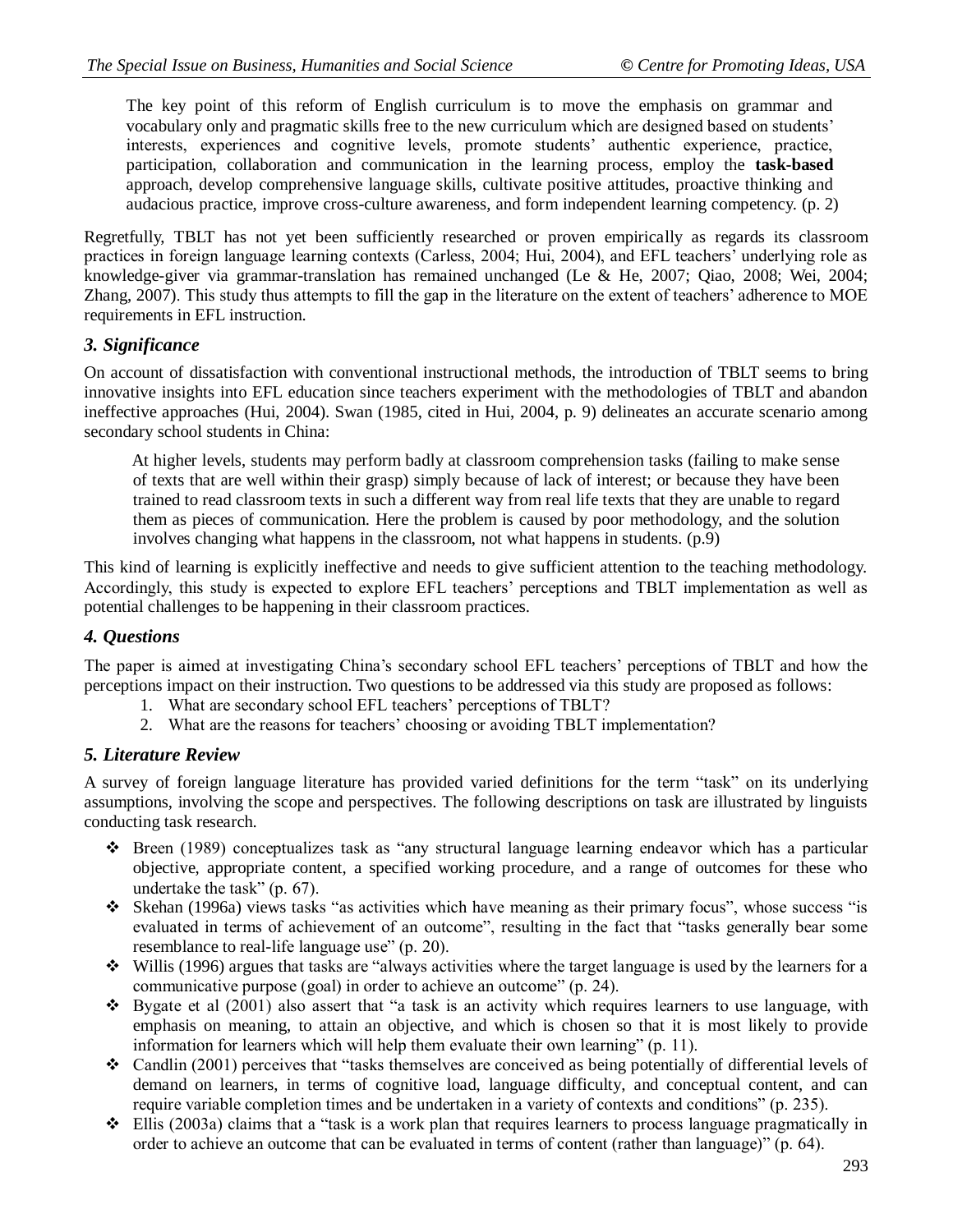Consequently, tasks focus on both meaning and form and encourage students to view EFL learning as a purposive experience (Bygate et al., 2001; Skehan, 1996a; Willis, 1996). Effective tasks serve to motivate learners since learning ELF is imaginative, challenging, interesting, and enjoyable (Hui, 2004), who are provided with ample opportunities to apply various techniques in EFL for communication (Willis, 1996). Tasks need to be adjustable with much flexibility to adapt to learners' language proficiency, and authentic tasks can be used to achieve learning goals facilitating EFL instruction (Breen, 1989; Skehan, 1996a). It is up to teachers to determine to what extent they adopt TBLT relying on their professional decisions (Hui, 2004).

Some classifications of tasks are general, and others are specific, which can change with the insights of different linguists and researchers. Pica et al. (1993), for instance, classify tasks as per interaction sorts in the product like (a) jigsaw, (b) information-gap, (c) problem-solving, (d) decision-making, and (e) opinion exchange. Willis (1996) later proposes six types of task as per knowledge hierarchies as (a) listing, (b) ordering and sorting, (c) comparing, (d) problem solving, (e) sharing personal experience, and (f) creative. Practically, it is valuable for teachers to familiarize themselves with devices to differentiate tasks as "the different components of a syllabus can be fulfilled as to be made up of different types of tasks" (Hui, 2004, p. 23).

TBLT has been utilized not only because it has well-grounded assumptions, principles, and theories of second language acquisition, but due to the sound rationale behind its implementation (Jeon & Hahn, 2006). The application of TBLT is really a consequence of a better sense of the nature and procedures of EFL learning and also owing to the insufficiency of other approaches, for example, presentation-practice-product (PPP) (Hui, 2004). The result of employing a PPP model is that learners are still unable to apply the structure accurately though grammatical rules have been accounted for with care (Ritchie, 2003). Apparently, there exists a gap between students' mastering a rule and executing it in communication, and it is doubtful whether the grammar-based PPP model is effective to language acquisition (Ritchie, 2003).

TBLT indicates that language learning is a dynamic procedure facilitating communication and social interaction rather than a product acquired by practicing language items, and that students learn the target language more effectively when they are naturally exposed to meaningful tasks (Jeon & Hahn, 2006). Such a view of language learning caused the development of various task-based approaches in the 1980's (e.g., Breen, 1987; Candlin & Murphy, 1987; Nunan, 1989; Prabhu, 1987), and during the 1990's, developed into a detailed practical framework for communicative classrooms where students performed tasks through cycles of pre-task preparation, task performance, and post-task feedback (Skehan, 1996b). In particular, TBLT has been re-examined in recent years from distinct perspectives involving oral performance, writing performance, and performance assessment (Ellis, 2003b).

Despite its educational benefits in the language learning context, a task unnecessarily guarantees its successful implementation unless the teacher as facilitator of task performance understands how tasks actually work in the language classroom (Jeon & Hahn, 2006). It likewise suggests that TBLT as an instructional approach is more than giving tasks to learners and evaluating their performance. The teacher, who attempts to succeed in conducting TBLT, is requested to have adequate knowledge on the instructional framework related to its plan, process, and assessment (Hui, 2004). This literature review is perceived to shed light on the rationale for the establishment of the research questions to be answered through this study.

## *6. Data Collection*

### **6.1 Instrument**

To obtain data to address the predetermined questions, a survey was adapted from Jeon and Hahn's *Teacher Questionnaire* (2006) testing EFL teachers' perceptions of TBLT in terms of the sense of task and TBLT concepts, views on TBLT implementation, and reasons for teachers' choosing or avoiding TBLT (see Appendix). The adapted questionnaire contains four items as summarized in Table 1. Given potential linguistic biases from EFL, a Chinese version questionnaire subject to a panel of experts in the Chinese language was employed in the study.

#### **Insert table 1 about here**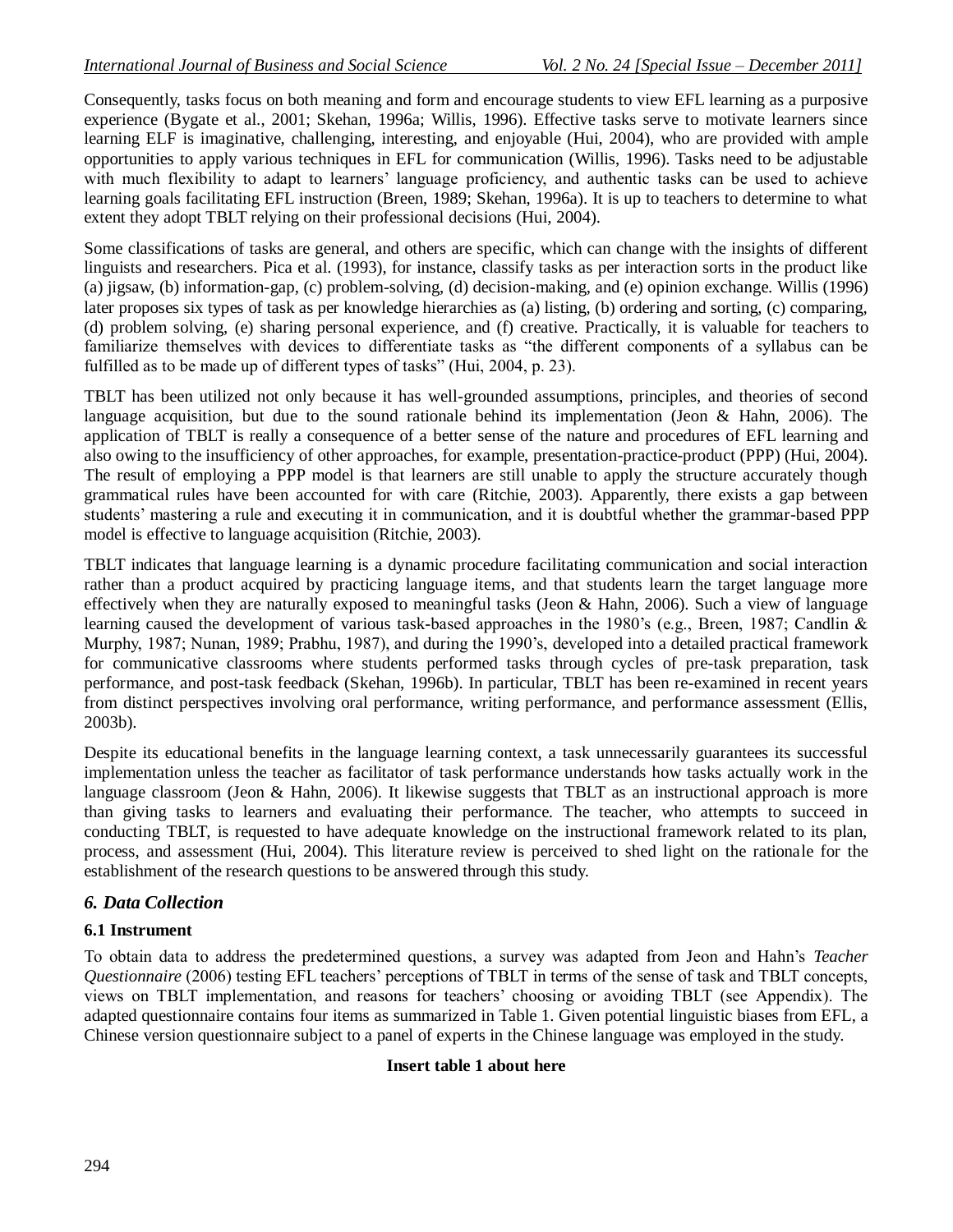## **6.2 Subjects**

The target population of the study composed of all China's secondary school EFL teachers to which the researcher prefers to generalize is rarely achievable, so this study was conducted in Henan located in eastern central China for the accessible population (Fraenkel & Wallen, 2007). Justification for choosing participants was that they were from schools with different backgrounds, which could generate rich data on teachers' perceptions and TBLT implementation in various settings. A total of 132 teachers from 132 high schools in Henan fulfilled the survey, consisting of 91 senior high school teachers (68.9%) and 41 junior ones (31.1%). The majority of the participants  $(n = 98)$  had five or more years' experience of teaching EFL. Totally, 91 teachers were female (68.9%) and 41 teachers (31.1%) were male. The teachers ranged in age from their 20's to 50's, of whom 43.9% ( $n = 58$ ) were in their 30's and 50's. The number of years they had taught EFL varied, ranging from less than 5 years ( $n = 34$ , 25.8%), 5 to 9 years (*n* = 35, 26.5%), 10 to 20 years (*n* = 46, 34.8%), and more than 20 years (*n* = 17, 12.9%).

## *7. Data Analysis*

As per Creswell's (2005) rough estimate of a survey sample size, questionnaire sheets were mailed to 350 teachers who were randomly chosen from 350 secondary schools in Henan. A vital difficulty with the survey is that a smaller percentage of pre-sampled participants tend to answer questionnaires (Liao, 2004). Out of the 350 distributed questionnaire copies, a total of 132 effective copies (37.7%) were returned, but "power is not an issue" since the sample size is large with 100 or more subjects (Stevens, 1996, p. 6, cited in Pallant, 2007, p. 205). Once the answered sheets came back to the researcher, they were assigned ID numbers in order that any problem related to the database might be checked against the original (Liao, 2004). All the survey data were coded and categorized into a computerized database. The data analysis process encompassed the Likert-type scale and open-ended item analysis. The 5-point Likert-type scale ranged from *strongly disagree* to *strongly agree* in the case of teachers' understandings of task and TBLT and views on TBLT implementation. The open-ended items, designed to identify why teachers chose or avoided TBLT, were categorized and coded according to the teachers' responding rates. Statistical package for social sciences (SPSS) version 16.0 for Windows was used to analyze the collected data.

### *8. Findings*

The findings of the study were reported in order of the two questions on the basis of the survey data.

### **8.1 Findings for RQ1: What Are Secondary School EFL Teachers' Perceptions of TBLT?**

### **8.1.1 Teachers had a higher level of understanding task and TBLT**

Table 2 shows the frequencies of the subjects scaling the seven statements as regards the basic concepts of task and TBLT, means (*M*), and standard deviations (*SD*). As shown in the table, most of the participants have a higher level of understanding task and TBLT since each of the means exceeds the average score (= 3.00).

#### **Inert Table 2 about here**

In response to items 1 through 4, asking for the concepts of task, most of the respondents understood that task has a communicative purpose  $(n = 110)$ , a primary focus on meaning  $(n = 116)$ , and a clearly defined outcome  $(n = 110)$ 83). However, 48.5% of the participants viewed task as an activity where the target language is used by learners (*n*  $= 64$ ). In response to items 5 to 7, the results concerning the relevance between TBLT and communicative instruction, the instructional philosophy, and TBLT stages, reveal that most of the teachers ( $n = 78$ , 115, 121) perceived the relation between TBLT and communicative language instruction, held a firm belief in learnercenteredness, and recognized the three phases of task, i.e., pre-task, during-task, and post-task.

### **8.1.2 Teachers held positive attitudes toward TBLT implementation**

Table 3 presents the aspects of teachers' positions toward implementing TBLT since each of the mean values exceeds the average score (= 3.00). In response to item 8, like a higher level of teachers' understanding TBLT, 81.9% of the respondents ( $n = 108$ ) had positive attitudes toward TBLT implementation. This implies that EFL teachers' conceptual understanding of TBLT might bring about the actual adoption of tasks. Items 9 to 11 attempted to explore teachers' perceptions in TBLT as a teaching approach. Most of the teachers  $(n = 96, 94, 97)$ claimed that TBLT provides a relaxed atmosphere to promote the target language use (72.7%) and activates learners' needs and interests (71.2%), making positive responses regarding the fact that TBLT pursues the development of integrated skills (73.5%).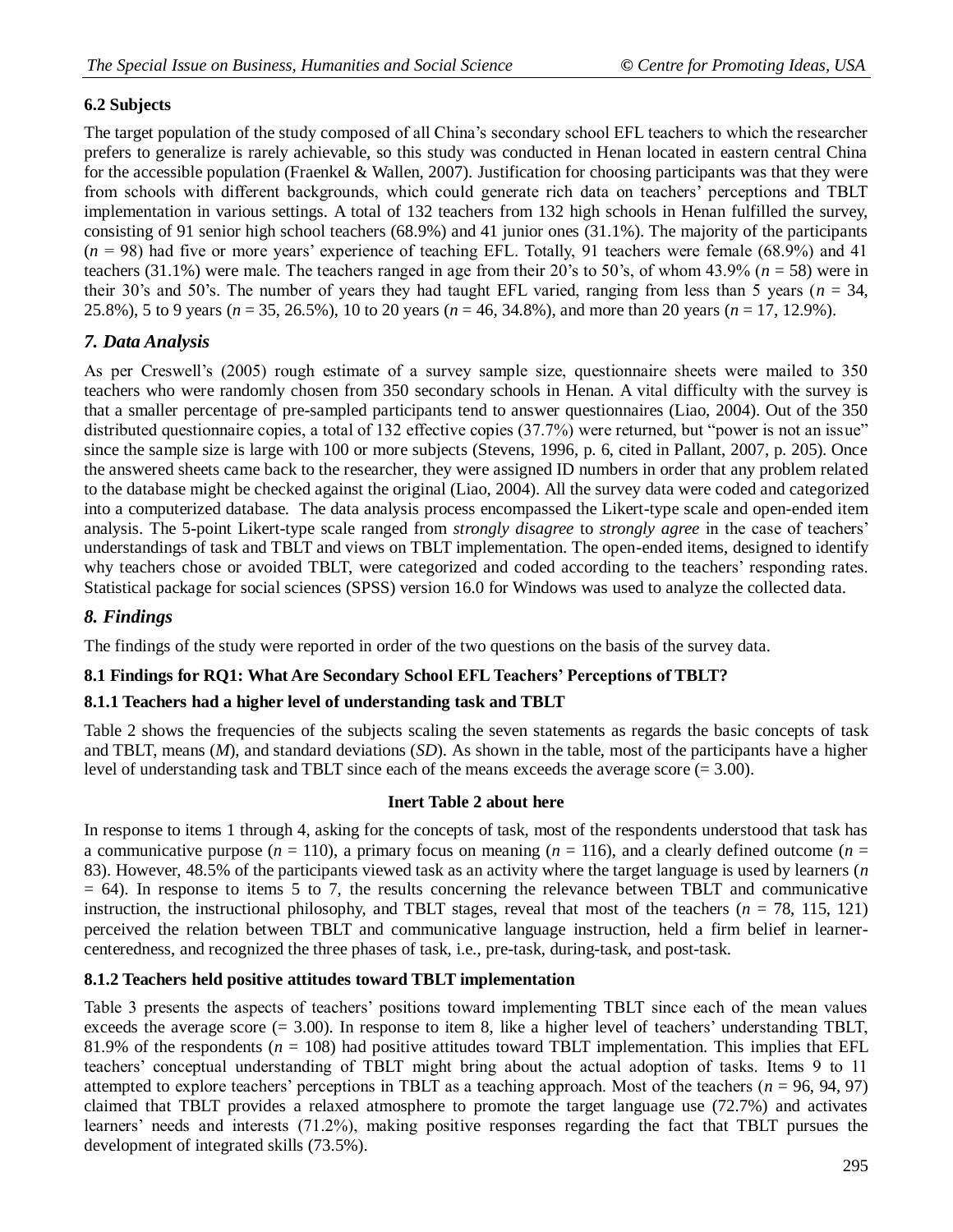This indicates that the correct execution of TBLT seems to comply with the acquisition of knowledge as regards the four language skills on the basis of social interaction. Items 12 and 13 investigated the teacher's role as facilitator and preparation time in conducting TBLT. While most of the teachers ( $n = 90, 68.2\%$ ) asserted that they would spend more preparation time compared with other approaches, less than half of them (*n* = 50, 37.9%) insisted that TBLT gives teachers much psychological burden as facilitators. The results for item 14 suggest that over half of the participants ( $n = 86, 65.2\%$ ) viewed TBLT as proper for controlling classroom arrangements. Respecting item 15, the vast majority of the respondents ( $n = 106$ , 80.3%) argued that TBLT materials should be meaningful and purposeful based on real-world situations.

### **Insert table 3 about here**

#### **8.2 Findings for RQ2: What Are the Reasons for EFL Teachers' Choosing or Avoiding TBLT Implementation?**

#### **8.2.1 Teachers preferred to use TBLT for its motivational features**

In response to whether or not to implement TBLT, 103 teachers (83%) among a total of 124 EFL participating teachers (8 missing values excluded) contended that they were currently applying TBLT in the language classroom, but 21 teachers (17%) responded negatively. Table 4 displays the reasons they chose to adopt TBLT. The results reveal that the three main reasons that teachers preferred TBLT are associated with encouraging students' intrinsic motivation (81.6%), enhancing students' interactive strategies (75.7%), and generating a collaborative learning environment (73.8%). By contrast, the smaller percentages argued that TBLT promotes students' academic progress (63.1%) and adapts to small group work (68.9%). The "others" category (4.9%) involves the diversity of promotion of students' learning interest and initiatives.

#### **Insert table 4 about here**

#### **8.2.2 The biggest reason teachers avoided TBLT existed in the large class size**

Table 5 presents the participants' responses to the open-ended question requesting them to pick out reasons to avoid implementing TBLT. The data findings show that the large class size, as a barrier to the execution of TBLT (85.7%), was the major reason for the EFL teachers to be reluctant to conduct TBLT. Their lack of self-confidence to evaluate students' task-based performance (61.9%) was the second main reason, followed by materials in textbooks not properly designed (42.9%) and self-perceived lack of knowledge on task-based instruction (42.9%). The issues regarding the students not accustomed to task-based learning (38.1%) and the teachers' self-perceived inability to use the target language (14.3%) were less frequent reasons provided. Other responses (4.8%) concerned the misconception of TBLT.

### **Insert table 5 about here**

### *9. Discussion*

### **9.1 Discussion of the Findings for RQ1: What Are Secondary School EFL Teachers' Perceptions of TBLT?**

The data analysis of items 1 to 7 indicates that the teacher participants had a comparatively clear concept of the linguistic characteristics of task and approved of the students benefiting from task-based EFL learning. It is believed that the teachers apprehended a considerable amount of practical conception on the key features of TBLT. This could originate from the fact that the *Curriculum Standards* claims that the teacher should be the coconstructor of learners' knowledge through a definite shift toward task-based learning and activity-oriented language application for the facilitation of learners' communicative competence (MOE, 2001).

The findings of items 8 to 15 show that the teachers' attitudes toward TBLT implementation were positive on the basis of the higher-level understanding of TBLT, which, with reference to the participants' own reports, resulted in their adopting TBLT. However, attitude is related to behavior only under specified conditions, and the correlation between them is not always biunique (Mueller, 1986; Oskamp, 1991). The existence of situational constraints would cause the failure of behavior despite favorable attitude (Mueller, 1986; Oskamp, 1991). For example, the large class size was the biggest constraint in this study in process of the participants' implementing TBLT. With respect to task participants' roles and classroom arrangements, it might be true that the teachers preferred to work in the teacher-centered setting due to the large-sized class, adopting a one-way instruction method rather than twoway interaction.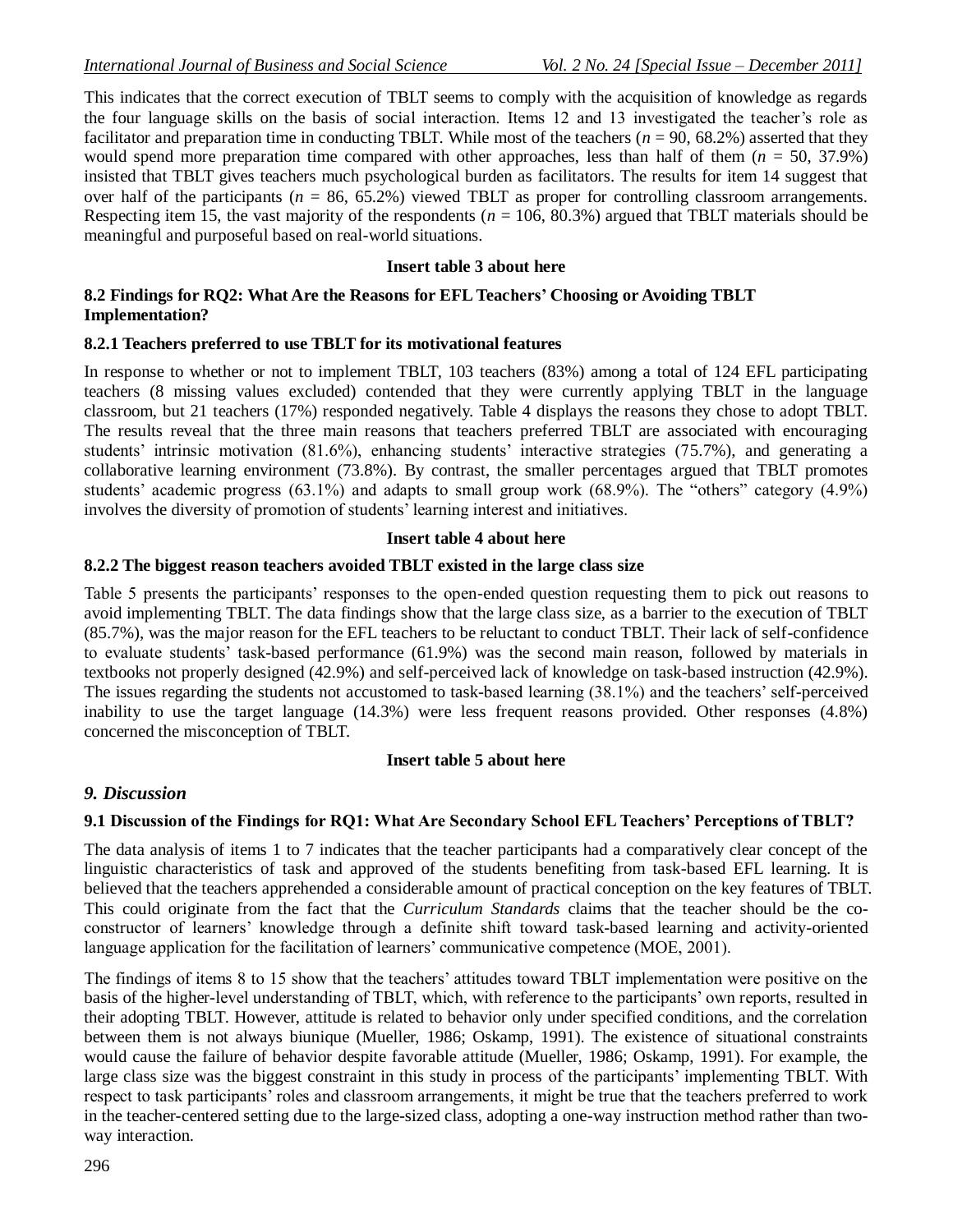This may result from the fact that most China's secondary school EFL teachers still employ grammar-translation which foregrounds students' grammar learning through translation and interpretation of rule after rule (Brown, 2001). Students learn English grammatical structures and rules which they are accustomed to, but they cannot use them in authentic contexts flexibly in a natural way (Widdowson, 1990; Ye, 2007). The consequence of this method is that students are weak in oral English after many years of learning English (Ye, 2007) in that the method puts little emphasis on communicative skills and is viewed as generating "deaf and dumb" (*Longzi*, *Yaba*) (Ng & Tang, 1997, p. 68). Students have thus been strong in grammar structures but weak at communication competence (Johnson & Morrow, 1981).

#### **9.2 Discussion of the Findings for RQ2: What Are the Reasons for EFL Teachers' Choosing or Avoiding TBLT Implementation?**

The data analysis of the two open-ended items reveals that the EFL teachers had different reasons for choosing or avoiding TBLT implementation. While some of the participating teachers decided to apply TBLT which is deemed to encourage learners' intrinsic motivation, to improve students' interactive strategies, and to create a collaborative learning environment, others feared to face problems with the large class size and a lack of selfconfidence to evaluate students' task-based performance. Excluding the large-sized class, many issues that teachers confront in conducting TBLT can be reduced should they strive to recognize both the merits and demerits of TBLT as far as its underlying principles and skills are concerned.

The large-sized class was the most serious constraint in implementing TBLT in this study since the small size class might allow students enough opportunities to drill spoken skills unlike in crowded classrooms (Yang, 2006). Ng and Tang (1997) also contend that "China is not only the country with the largest population, but also has the greatest number of English learners in the world" (p. 66). China is confronted with a big problem with the shortage of EFL teachers since around two-thirds of them do not suit the current curriculum easily (Education in China, 2005). The ratio of teachers to students seems extremely high in China, which goes against the normal principles of EFL education when each class has at least 50 students (Huang & Xu, 1999; Ye, 2007). These cases seem to persist and restrain the enhancement of learners' conversational skills (Tang & Absalom, 2000, cited in Yang, 2006). As Li (2004) describes,

It is very difficult for a teacher to give appropriate timely guidance to individuals or groups in such large classes. Sometimes, teachers have to stop whole class discussions and ask the rest of the students who still want to speak to discuss their ideas after class or write down their comments in their homework. (p. 227)

Accordingly, Shih (1999, cited in Liao, 2003) suggests the following solution to the problem of big classes:

*How to deal with large classes:* teachers can rearrange the desks and chairs to leave room for various pair or group activities. Limit teachers talking time and let students participate in various communicative activities like information gap, role-play, and games. (p. 190)

For large classes, EFL teachers probably allow for group formation and presentation processes in which taskbased techniques are employed similarly like in small classes, except that large classes may occupy more time and preparation (Jeon & Hahn, 2006).

Given the fact that difficulty in assessing learner's task-based performance was one of the main reasons teachers avoided TBLT execution, the teachers needed to consider inter-group and intra-group assessments while improving the quality of task-based collaborative work (Lourdusamy & Divaharan, 2002). As Jeon and Hahn (2006) suggest, "while the inter-group evaluation involves using the group's products as part of the course evaluation and thus giving equal grades to all members of the group, the intra-group assessment involves individual evaluation" (p. 19). As for the students not accustomed to task-based learning, one of the reasons they avoided participating in task-based activities might concern the lack of confidence in performing tasks (Jeon & Hahn, 2006). It seems necessary for the teacher to help students establish confidence urging them to learn how to handle tasks and utilize cooperative skills in task-based performance. Task participants might learn to enable themselves to overcome constraints like the fear of assessment, competition, and task difficulty if they realize that learning in tasks is one of the effective learning strategies (Jeon & Hahn, 2006). Badly-performed students in task learning likely turn more confident by participating more equally and sharing work burden (Burdett, 2003).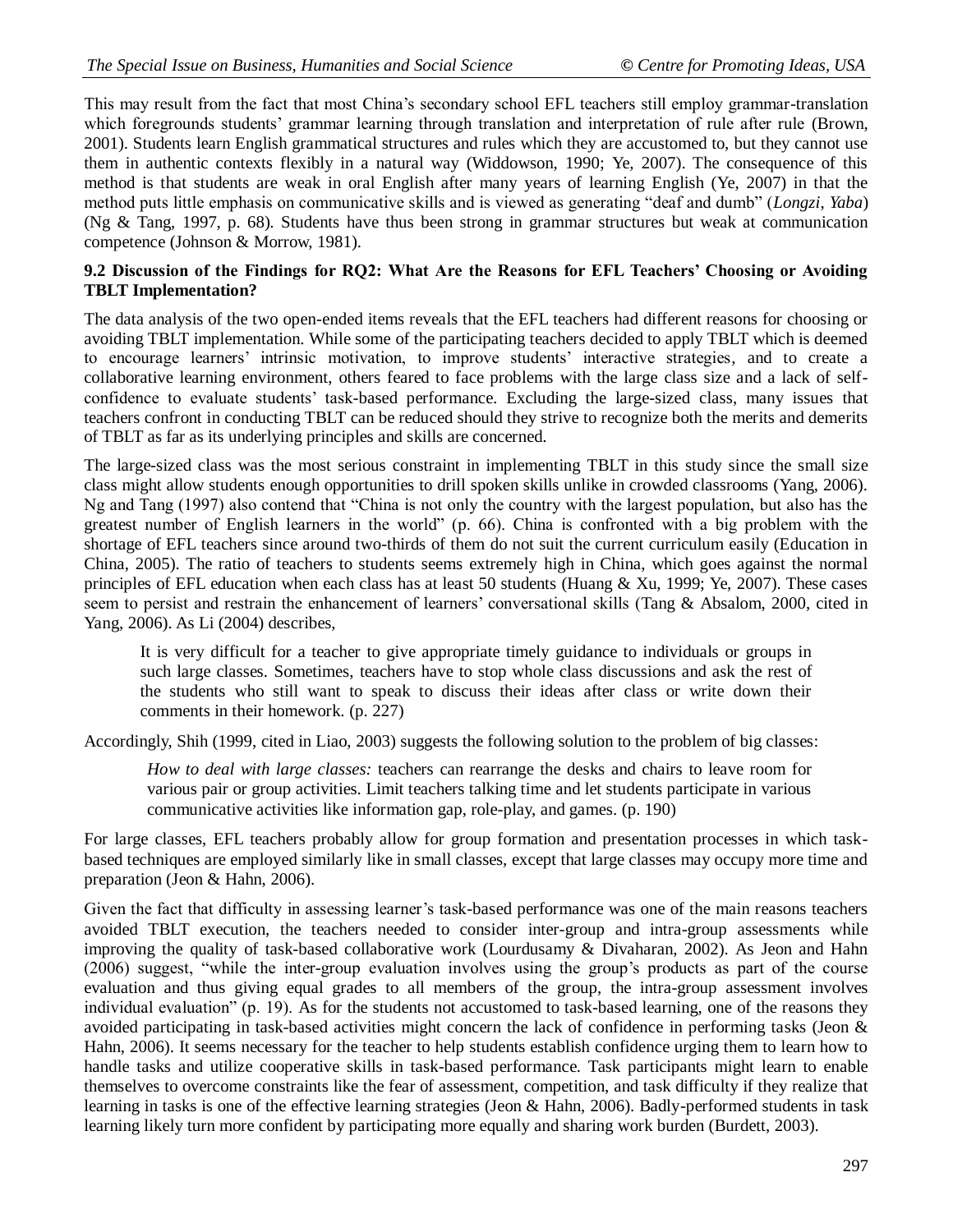As far as task-based materials were concerned, few teachers agreed that materials in textbooks were one of the reasons they avoided TBLT. It seems that current EFL textbooks in China's high schools reflect the task-based syllabus characterized by communicative skills and social interaction (MOE, 2001). This also implies that EFL teachers should often be encouraged to innovate on individual work-oriented materials in textbooks to further comply with the rules of facilitating interactive and collaborative learning among students.

### *10. Conclusion*

Conclusively, in China's EFL contexts where students fail to have frequent contact with native speakers of English, the emphasis of language instruction has been laid on changing classroom practices from passive grammar-translation to interactive group learning for students' being more exposed to target language utilization. For that to happen, teachers need to increase interest in the application of TBLT as an instructional approach because they have perceived task-based learning to be specifically beneficial to the facilitation of students' communicative and interactive skills.

## *11. Implications*

The overall findings of this study reveal that most EFL teachers had positive attitudes toward TBLT execution due to a higher level of understanding of task and TBLT concepts. It was brought to light that EFL teachers possessed their own reasons for applying or avoiding TBLT implementation. As such, two implications for EFL teachers and their trainers are proposed.

First, since teachers' understanding of TBLT impacts greatly on teachers' attitudes toward its implementation, teachers should be given more opportunities to acquire the knowledge of TBLT in relation to designing, planning, executing, and evaluating. Once EFL teachers hold positive attitudes toward TBLT, they are likely to draw on task-based approaches in the language classroom as facilitators of students' tasks. It is advisable that teacher education programs, focusing on cultivation on language instruction, reinforce the identification between the strengths and weaknesses of TBLT as a teaching device ranging from general principles to specific skills.

Second, given the finding that the two biggest reasons for the participating teachers to avoid administering TBLT were connected with the large class and lack of confidence to assess students' task-based performance, it is suggested that reducing the large-sized class and reforming the assessment system be stressed on the agenda. Much attention should be paid to alternative resolutions of classroom managements such as hierarchical tasks, partner evaluation, and a wide range of task types involving two-way information gap activities and one-way activities like simple asking and answering. Likewise, traditional summative assessment is recommended to be replaced by formative assessment which highlights the diversity of forms, contents, and methods.

## *References*

Book introduction. (2009). Retrieved December, 2, 2009, from [http://www.renai](http://www.renai/)

edu.com/renaitushu/yuanpeizhuxuefudao/yingyu/200801/20.html

- Breen, M. (1989). The evaluation cycle for language learning tasks. In Johnson, R.K. (Ed.). *The second language curriculum.*  Cambridge: Cambridge University Press.
- Breen, M. P. (1987). *Learner contribution to task design*. N.J.: Prentice Hall.

BRERI. (2008). Beijing Ren'ai Education Research Institute. *Project English.* Changsha: Hunan Education Press.

Brown, H. D. (2001). *Principles of language learning and teaching.* Beijing: Foreign Language Teaching & Research Press.

Burdett, J. (2003). Making groups work: University students' perceptions. *International Education Journal, 4*(3), 177-191.

Bygate, M., Skehan, P., & Swain, M. (Eds.) (2001). *Researching pedagogical tasks: Second language learning, teaching and testing.* Longman: Harlow.

Candlin, C., & Murphy, D. (1987). *Language learning tasks* (Eds.). Englewood Cliffs, N.J.: Prentice Hall International.

Candlin, C.N. (2001). Afterword: taking the curriculum to task. In Bygate, M., Skehan, P., & Swain, M. (Eds.) (2001). *Researching pedagogic tasks: Second language learning, teaching and testing.* Longman: Harlow.

Carless, D. (2004). Issues in teachers' re-interpretation of a task-based innovation in primary schools. *TESOL Quarterly, 38*(4), 639-662.

Education in China: Lessons for U.S. educators*.* (2005, November). Retrieved September 8, 2008, from <http://www.internationaled.org/publications/ChinaDelegationReport120105b.pdf>

Ellis, R. (2003a). Designing a task-based syllabus. *RELC Journal, 34, 1,* 64-81.

Ellis, R. (2003b). *Task-based language learning and teaching*. Oxford: Oxford University Press.

Fraenkel, J. R., & Wallen, N. E. (2007). *How to design and evaluate research in education* (6<sup>th</sup> ed.). New York NY: McGraw-Hill.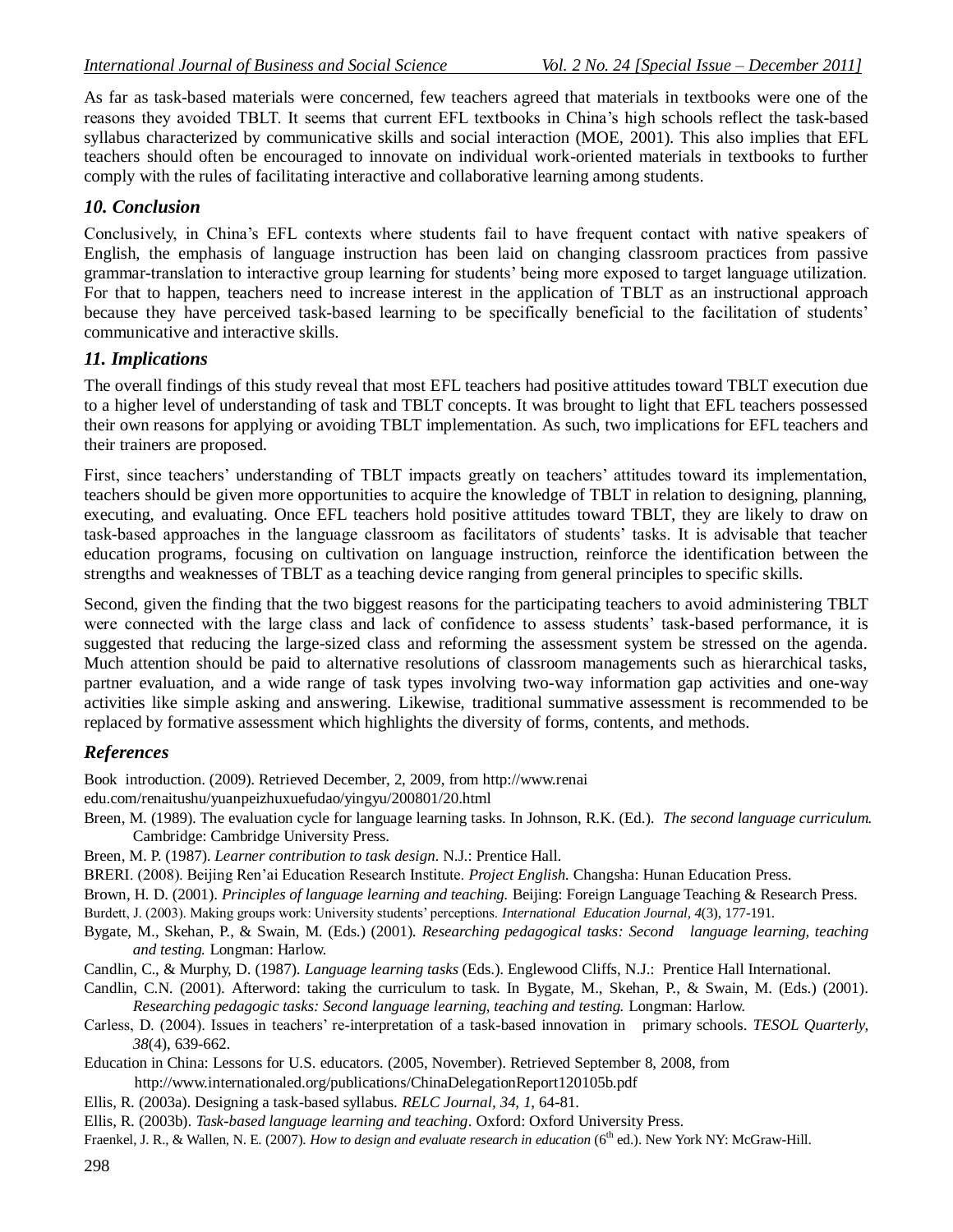Huang, Y. Y., & Xu, H. L. (1999). Trends in English language education in China. *ESL Magazine 2*(6), 26-28.

- Hui, O. L. (2004). *Teachers' perceptions of task-based language teaching: Impact on their teaching approaches.* Retrieved from The HKU Scholars Hub. The University of Hong Kong.
- Jeon, I., & Hahan, J. (2006). *Exploring EFL teachers' perceptions of task-based language teaching: A case study of Korean secondary school classroom practice.* Retrieved March 5, 2011, from [http://www.asian-efl](http://www.asian-efl-journal.com/March06_ijj&jwh.pdf)[journal.com/March06\\_ijj&jwh.pdf](http://www.asian-efl-journal.com/March06_ijj&jwh.pdf)
- Johnson, K., & Morrow, K. (1981). *Communication in the classroom*. London, UK: Longman.
- Le, Y., & He, G. J. (2007). Dui woguo xianxing yingyu kecheng biaozhun de lilun sikao [A theoretical thought of the current English curriculum standards for China's basic education]. *Zhongxiaoxue Waiyu Jiaoxue [Primary and Secondary School Foreign Language Teaching and Learning]*, *30*(11).
- Li, J. (2004). Statistics education for junior high schools in China. *Curriculum Development in Statistics Education*, p. 219. Retrieved August 12, 2009, from [http://www.stat.auckland.ac.nz/~iase/publications/rto04/5.2\\_Li.pdf](http://www.stat.auckland.ac.nz/~iase/publications/rto04/5.2_Li.pdf)
- Liao, X. (2003). *Chinese secondary school teachers' attitudes towards communicative language teaching and their classroom practices.* Unpublished doctoral dissertation, University of Auckland, New Zealand. Retrieved February 12, 2008, from [http://proquest.umi.com](http://proquest.umi.com/)
- Liao, X. (2004). The need for communicative language teaching in China. *ELT Journal*, *58*(3).
- Lourdusamy, A., & Divaharan, S. (2002). An attempt to enhance the quality of cooperative learning through peer assessment. *Journal of Educational Enquiry, 3*(2), 72-83.
- Ministry of Education of China. (2001).The Ministry of Education of the People's Republic of China: *Guojia jichu jiaoyu yingyu kecheng biaozhun (3-12 nianji) (shiyangao)* [*National standards of English curriculum for China's basic education (trial)*]. Beijing: Beijing Shifan Daxue Chubanshe [Beijing Normal University Press]. Translated by the American Department of Education. Retrieved February, 8, 2008, from [http://hrd.apecwiki.org/index.php/Language\\_Content\\_Standards](http://hrd.apecwiki.org/index.php/Language_Content_Standards)
- Mueller, D. J. (1986). *Measuring social attitudes: A handbook for researchers and practitioners.* New York: Teachers College Press.
- Ng, C., & Tang, E. (1997). Teachers' needs in the process of EFL reform in China: A report from Shanghai. *Perspectives*, *9*(1), 63-85.
- NSEFC. (2007). *New senior English for China.* Beijing: People's Education Press.
- Nunan, D. (1989). *Designing tasks for the communicative classroom*. Cambridge: Cambridge University Press.
- Oskamp, S. (1991). *Attitudes and opinions* (2nd ed.). Englewood Cliffs, NJ: Prentice Hall.
- Pallant, J. F. (2007). *SPSS survival manual: A step-by-step guide to data analysis using SPSS for Windows (Version 15)* (3rd ed.). Crows Nest, NSW, Australia: Allen & Unwin.
- Pica, R., Kanagy, R., & Falodun, J. (1993). Choosing and using communication tasks for second language research and instruction. In S. Gass and G. Crookes (Eds.), *Task-based learning in a second language.* Clevedon: Multilingual Matters.
- Prabhu, N. S. (1987). *Second language pedagogy: A perspective*. Oxford: Oxford University Press.
- Qiao, G. D. (2008). Xin kecheng biaozhunxia dui dangqian zhongxiaoxue yingyu jiaoxue de diaoyan yu sikao [A probe and thought of primary and secondary English teaching based on the new curriculum standards]. *Zhongguo Xiaowai Jiaoyu---Lilun [China Extracurricular Education---Theory]*, No. 18.
- Ritchie, G. (2003). Presentation-practice-production and task-based learning in the light of second language theories. *The English Teacher, 6, 2,* 112-124.
- SEFC. (2003). *Senior English for China.* Beijing, China: People's Education Press.
- Skehan, P. (1996a). Second language acquisition research and task-based instruction. In
- Willis, J. & Willis, D. (Eds.), *Challenge and change in language teaching.* Oxford: Heinmann.
- Skehan, P. (1996b). A framework for the implementation of task-based instruction. *Applied Linguistics, 17*(1), 38-62.
- Wei, Y. F. (2004). Yingyu xin kecheng biaozhun shijianzhong de jige wenti [Several issues in the process of the implementation of the new English curriculum standards]. *Sichuan Jiaoyu Xueyuan Xuebao*, *20*(B06).
- Willis, J. (1996). *A framework for task-based learning.* Edinburgh: Addison Wesley Longman Ltd.
- Widdowson, H. G. (1990). *Aspects of language teaching.* Oxford, UK: Oxford University Press.
- Yang, Y. (2006). EFL teachers in Chinese public schools: Reflections and suggestions on their needs. Retrieved January 1, 2010, from <http://www.tesol.org/NewsletterSite/view.asp?nid=2982>
- Ye, J. (2007). Adapting communicative language teaching approach to China's context. *Sino-US Teaching*, *4*(10) (Serial No. 46), USA.
- Zhang, Y. W. (2007). Yingyu xin kecheng biaozhun zhi wojian [My perspectives of the new English curriculum standards]. *Chengcai Zhi Lu [The road to a talent]*, No. 19.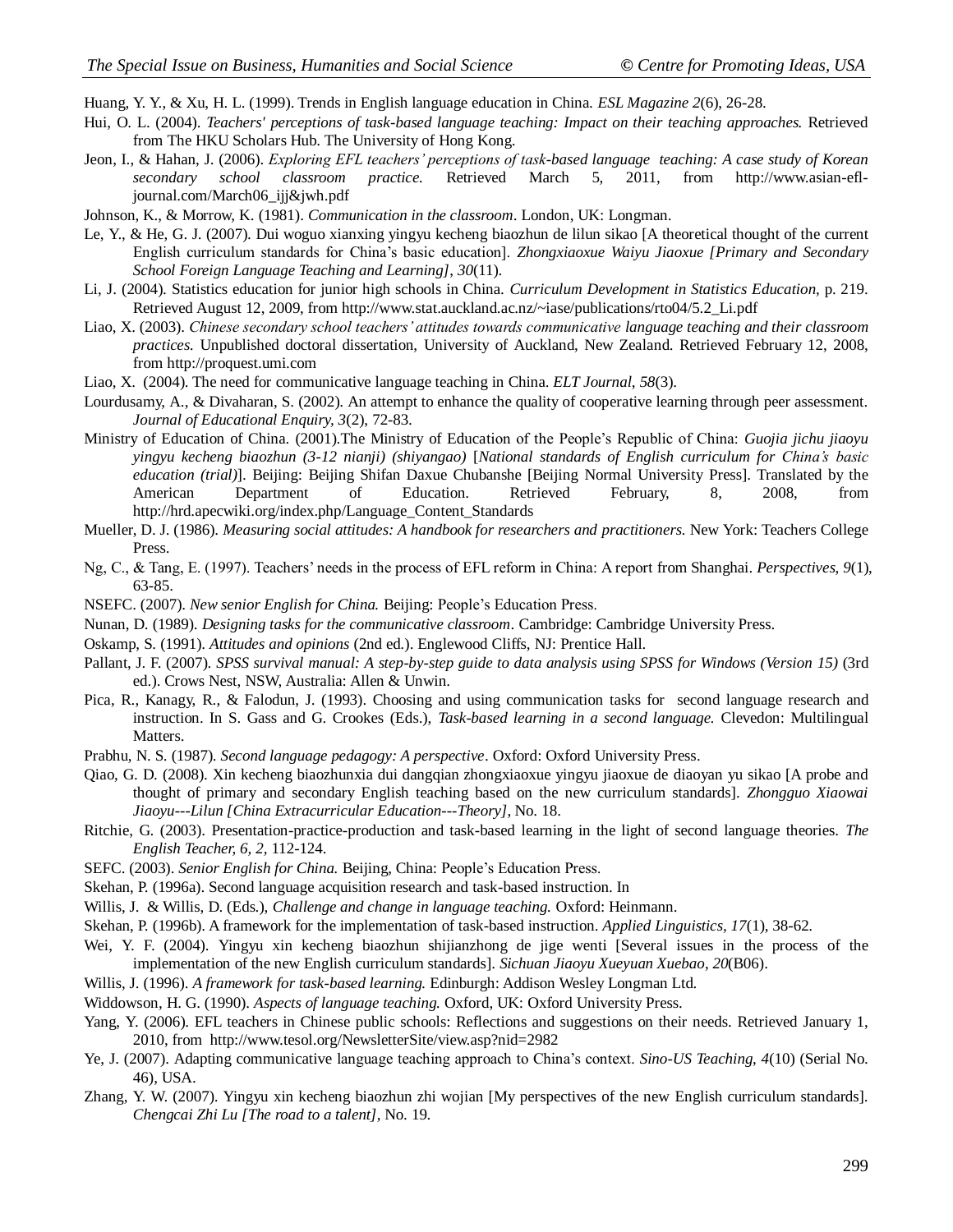| Question | Main Content                                                 | Category     | <b>Focused Area</b> |
|----------|--------------------------------------------------------------|--------------|---------------------|
| Item 1   | Collecting teachers' demographic information                 | Closed-ended | Background          |
| Item 2   | Teachers' understandings of task and TBLT                    | Likert-type  | Concept             |
| Item 3   | Teachers' views on implementing TBLT                         | Likert-type  | Opinion             |
| Item 4   | Reasons for teachers' choosing or avoiding TBLT              | Open-ended   | Implementation      |
|          | Note Adopted from Leon & Hobn's Teacher Questionnaire (2006) |              |                     |

## **Table 1: Questionnaire Sections and Scopes**

*Note.* Adapted from Jeon & Hahn's *Teacher Questionnaire* (2006).

## **Table 2: Teachers' Understandings of TBLT Concepts (n = 132)**

| Frequency $(\% )$            |          |                |           |          |          |       |       |                 |
|------------------------------|----------|----------------|-----------|----------|----------|-------|-------|-----------------|
| Questionnaire Items          |          | $\overline{2}$ | 3         | 4        | 5        |       |       |                 |
|                              | Strongly | Disagree       | Undecided | Agree    | Strongly | M     | SD    | Ranking         |
|                              | Disagree |                |           |          | Agree    |       |       |                 |
| 1. A task is a               | 1(0.8)   | 6(4.5)         | 15(11.4)  | 85(64.6) | 25(18.9) | 3.962 | .7455 | 4 <sup>th</sup> |
| communicative goal           |          |                |           |          |          |       |       |                 |
| directed.                    |          |                |           |          |          |       |       |                 |
| 2. A task involves a primary | 0(0)     | 2(1.5)         | 14(10.6)  | 92(69.7) | 24(18.2) | 4.046 | .5908 | 3 <sup>rd</sup> |
| focus on meaning.            |          |                |           |          |          |       |       |                 |
| 3. A task has a clearly-     | 1(0.8)   | 15(11.4)       | 33(25)    | 56(42.4) | 27(20.5) | 3.705 | .9470 | 5 <sup>th</sup> |
| defined outcome.             |          |                |           |          |          |       |       |                 |
| 4. A task is any activity in | 3(2.3)   | 32(24.2)       | 33(25)    | 48(36.4) | 16(12.1) | 3.318 | 1.043 | 7 <sup>th</sup> |
| which the target language is |          |                |           |          |          |       |       |                 |
| used by the learner.         |          |                |           |          |          |       |       |                 |
| 5. TBLT is consistent with   | 2(1.5)   | 13(9.8)        | 39(29.5)  | 61(46.2) | 17(12.9) | 3.591 | .8906 | 6 <sup>th</sup> |
| communicative language       |          |                |           |          |          |       |       |                 |
| teaching principles.         |          |                |           |          |          |       |       |                 |
| 6. TBLT is based on the      | 0(0)     | 4(3)           | 13(9.8)   | 72(54.5) | 43(32.6) | 4.167 | .7222 | 2 <sup>nd</sup> |
| student-centered approach.   |          |                |           |          |          |       |       |                 |
| 7. TBLT includes pre-task,   | 0(0)     | 2(1.5)         | 9(6.8)    | 85(64.4) | 36(27.3) | 4.174 | .6116 | 1 <sup>st</sup> |
| during-task, and post-task.  |          |                |           |          |          |       |       |                 |

| Frequency (%)                      |          |          |           |          |          |       |       |                 |
|------------------------------------|----------|----------|-----------|----------|----------|-------|-------|-----------------|
| Questionnaire Items                |          | 2        | 3         | 4        | 5        |       |       |                 |
|                                    | Strongly | Disagree | Undecided | Agree    | Strongly | M     | SD    | Rankin          |
|                                    | Disagree |          |           |          | Agree    |       |       | $\mathbf{g}$    |
| 8. I have interest in implementing | 0(0)     | 12(9.1)  | 12(9.1)   | 81(61.4) | 27(20.5) | 3.932 | .8121 | 2 <sup>nd</sup> |
| TBLT.                              |          |          |           |          |          |       |       |                 |
| 9. TBLT provides a relaxed         | 0(0)     | 7(5.3)   | 25(18.9)  | 71(53.8) | 25(18.9) | 3.891 | .7760 | 4 <sup>th</sup> |
| atmosphere to promote the target   |          |          |           |          |          |       |       |                 |
| language use.                      |          |          |           |          |          |       |       |                 |
| 10. TBLT activates learners'       | 1(0.8)   | 9(6.8)   | 23(17.4)  | 64(48.5) | 30(22.7) | 3.890 | .8750 | 5 <sup>th</sup> |
| needs and interests.               |          |          |           |          |          |       |       |                 |
| 11. TBLT pursues the               | 0(0)     | 9(6.8)   | 21(15.9)  | 69(52.3) | 28(21.2) | 3.913 | .8167 | 3 <sup>rd</sup> |
| development of integrated skills.  |          |          |           |          |          |       |       |                 |
| 12. TBLT gives much                | 3(2.3)   | 28(21.2) | 45(34.1)  | 43(32.6) | 7(5.3)   | 3.183 | .9243 | 8 <sup>th</sup> |
| psychological burden to a teacher  |          |          |           |          |          |       |       |                 |
| as facilitator.                    |          |          |           |          |          |       |       |                 |
| 13. TBLT requires much             | 1(0.8)   | 10(7.6)  | 26(19.7)  | 60(45.5) | 30(22.7) | 3.850 | .9004 | $6^{\text{th}}$ |
| preparation time compared to       |          |          |           |          |          |       |       |                 |
| other approaches.                  |          |          |           |          |          |       |       |                 |
| 14. TBLT is proper for controlling | 4(3.0)   | 10(7.6)  | 26(19.7)  | 62(47.0) | 24(18.2) | 3.730 | .9668 | 7 <sup>th</sup> |
| classroom arrangements.            |          |          |           |          |          |       |       |                 |
| 15. TBLT materials should be       | 0(0)     | 5(3.8)   | 17(12.9)  | 71(53.8) | 35(26.5) | 4.063 | .7503 | 1 <sup>st</sup> |
| meaningful and purposeful based    |          |          |           |          |          |       |       |                 |
| on real-world contexts.            |          |          |           |          |          |       |       |                 |

## **Table 3: Teachers' Views on Executing TBLT (n = 132)**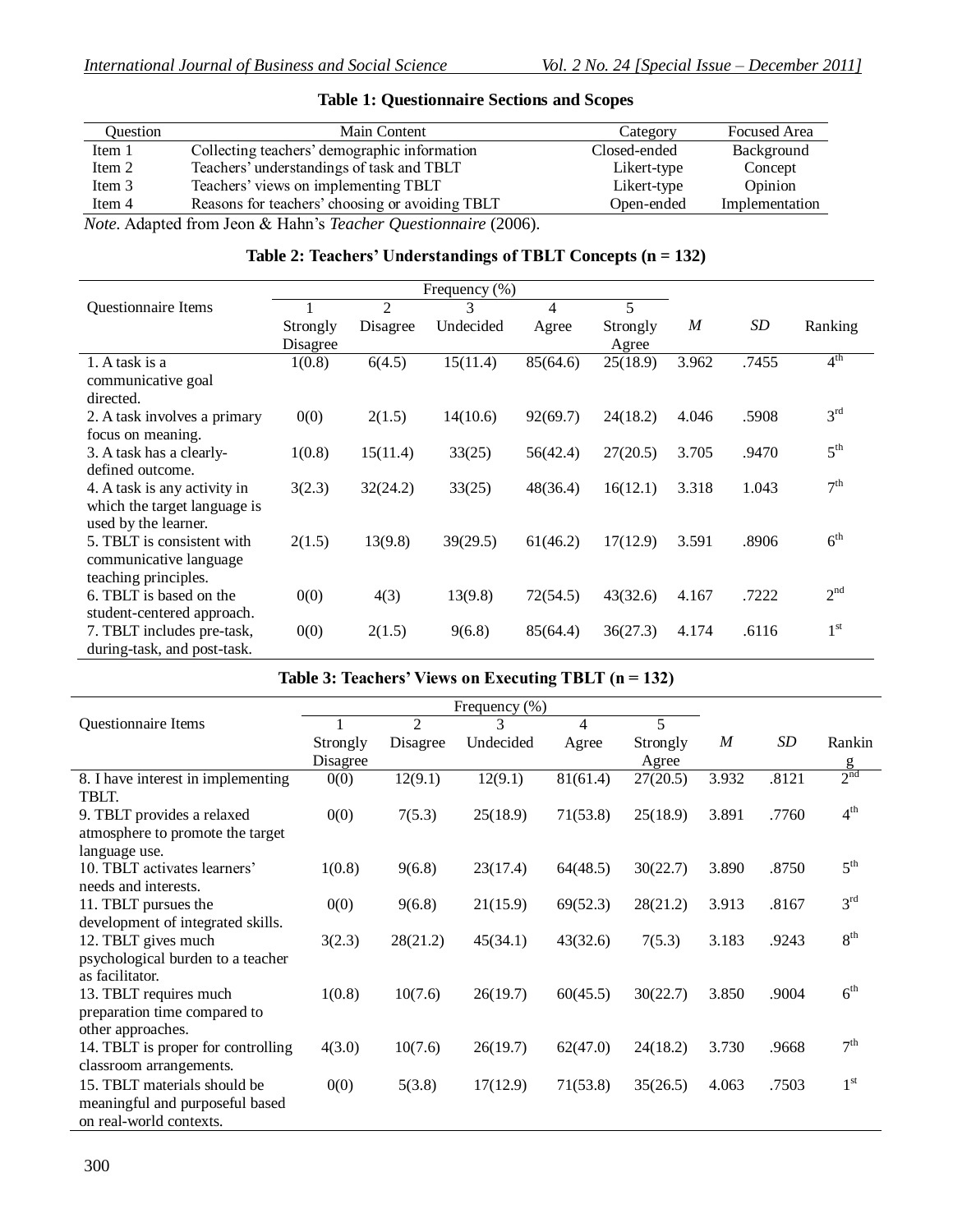| <b>Statements</b>                                  | Frequency | Percentage $(\% )$ |
|----------------------------------------------------|-----------|--------------------|
| TBLT promotes learners' academic progress.         | 65        | 63.1               |
| TBLT improves learners' interaction skills.        | 78        | 75.7               |
| TBLT encourages learners' intrinsic motivation.    | 84        | 81.6               |
| TBLT creates a collaborative learning environment. | 76        | 73.8               |
| TBLT is appropriate for small group work.          | 71        | 68.9               |
| Others                                             |           | 4.9                |

#### **Table 4 : Reasons Teachers Use TBLT in the Classroom (n = 103)**

| Table 5: Reasons Teachers Avoid TBLT in the Classroom $(n = 21)$ |
|------------------------------------------------------------------|
|------------------------------------------------------------------|

| <b>Statements</b>                                           | Frequency | Percentage $(\%)$ |
|-------------------------------------------------------------|-----------|-------------------|
| Students are not used to task-based learning.               |           | 38.1              |
| Materials in textbooks are not proper for using TBLT.       |           | 42.9              |
| Large class size is an obstacle to use task-based methods.  | 18        | 85.7              |
| I have difficulty assessing learner task-based performance. | 13        | 61.9              |
| I have limited target language proficiency.                 |           | 14.3              |
| I have very little knowledge of task-based instruction.     |           | 42.9              |
| <b>Others</b>                                               |           | 4.8               |

#### **Appendix**

### Teacher Questionnaire

This questionnaire is designed for the survey of China's secondary school EFL teachers' perceptions of TBLT and their classroom practices. Your responses will be used for the research only and kept confidential. No participants will be named in the study. The validity of this survey depends on the extent to which your responses are open and frank. So you are warmly required to answer honestly. Thank you for your cooperation!

Your phone number/e-mail address (if applicable) for the convenience of contact:

| <b>Section I. General and Demographic Information</b> |                                                                        |  |
|-------------------------------------------------------|------------------------------------------------------------------------|--|
| Teaching level                                        | $\Box$ junior middle school $\Box$ senior middle school                |  |
| Gender                                                | $\Box$ female<br>$\Box$ male                                           |  |
| Age                                                   | $\Box$ 20-29 $\Box$ 30-39 $\Box$ 40-49 $\Box$ 50 +                     |  |
| Teaching year(s)                                      | $\Box$ < 5 years $\Box$ 5-9 years $\Box$ 10-20 years $\Box$ > 20 years |  |

#### **Section II. Teachers' Understandings of Task and TBLT**

For each of the following statements, please answer by ticking (v) in a grid according to the scale: SA (strongly agree), A (agree), U (undecided), D (disagree), SD (strongly disagree).

| <b>Questionnaire Items</b>                                       |  |  |  |
|------------------------------------------------------------------|--|--|--|
| 1. A task is a communicative goal directed.                      |  |  |  |
| 2. A task involves a primary focus on meaning.                   |  |  |  |
| 3. A task has a clearly defined outcome.                         |  |  |  |
| 4. A task is an activity where learners use the target language. |  |  |  |
| 5. TBLT agrees with communicative language teaching principles.  |  |  |  |
| 6. TBLT is based on the student-centered instructional approach. |  |  |  |
| 7. TBLT includes pre-task, task implementation, and post-task.   |  |  |  |